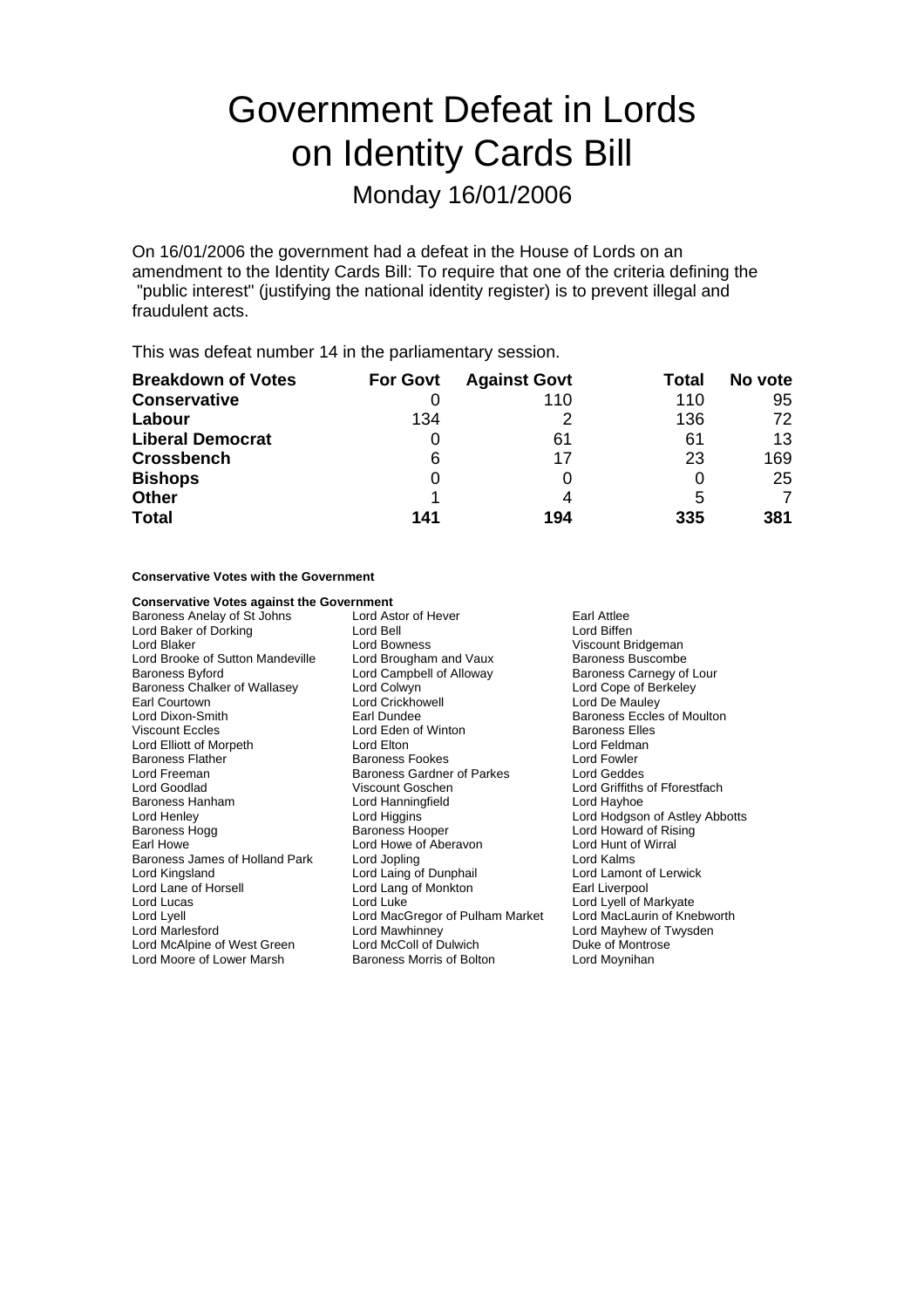Baroness Rawlings **Lord Reay**<br>
Lord Rotherwick **Lord Saatchi** Lord Trefgarne **Baroness Trumpington** Lord Windlesham Lord Wolfson

### **Labour Votes with the Government**

Lord Anderson of Swansea Baroness Ashton of Upholland Lord Bach Lord Baroness Ashton of Upholland Lord Bach Lord Barnett<br>
Lord Bassam of Brighton Lord Bernstein of Craigweil Baroness Billingham Lord Bassam of Brighton **Lord Bernstein of Craigweil** Baroness B<br>
Lord Bilston **Baroness Blackstone** Lord Bragg Lord Brooke of Alverthorpe Lord Brookman Lord Burlison Lord Campbell-Savours **Lord Carter Cannel Communist Communist Communist Chandos**<br>
Lord Christopher Calton Lord Clark of Windermere Baroness Clark of Calton Lord Christopher Lord Clark of Windermere<br>
Lord Clarke of Hampstead Lord Clinton-Davis Lord Corbett of Castle Vale Baroness Corston Baroness Crawley<br>
Lord Cunningham of Felling Lord Davies of Oldham Lord Dixon Lord Cunningham of Felling **Lord Davies Conditional**<br>Lord Dravson **Lord Dubs** Lord Drayson **Lord Dubs** Lord Dubs Lord Evans of Parkside<br>
Lord Evans of Temple Guiting Baroness Farrington of Ribbleton Lord Faulkner of Worcester Lord Filkin Lord Foster of Bishop Auckland Lord Foulkes of Cumnock<br>
Lord Formula Lord Cayron<br>
Lord Gayron Lord Fyfe of Fairfield **Baroness Gale** Cord Gavron<br>
Baroness Gibson of Market Rasen Baroness Golding **Lord Goldsmith** Baroness Gibson of Market Rasen Baroness Golding Lord Goldsmith Lord Griffiths of Burry Port Lord Grocott Lord Harris of Haringey Lord Harrison **Lord Hart of Chilton**<br> **Baroness Hayman** Baroness Henig Lord Hogg of Cumbernauld Lord Howarth of Newport Baroness Howells of St Davids<br>
Lord Howie of Troon Lord Hoyle Cord Hoyle Lord Hughes of Woodside Lord Howie of Troon **Lord Hoyle** Lord Hoyle **Lord Hughes of Woodside**<br>
Lord Hunt of Chesterton **Lord Hunt of Kings Heath** Lord Irvine of Lairg Baroness Jay of Paddington Lord Judd **Lord Communist Communist Communist Communist Communist Communist Communist Communist Communist Communist Communist Communist Lord Levy<br>Lord Kirkhill Lord Levy Lord Levy Lord Levy Lord Levy Lord Levy Lord Levy Lo** Lord Kirkhill Lord Lea of Crondall Lord Levy Lord Mackenzie of Framwellgate Lord MacKenzie of Culkein Lord Mason of Barnsley<br>Baroness Massey of Darwen Lord Maxton Lord Maxton Baroness McDonagh Baroness Massey of Darwen Lord Maxton Lord Maxton Baroness McDonagh<br>
Lord McIntosh of Haringey Baroness McIntosh of Hudnall Lord McKenzie of Luton Lord McIntosh of Haringey Baroness McIntosh of Hudnall<br>
Lord Mitchell Cord Moonie Baroness Morgan of Huyton Lord Morris of Manchester Baroness Morris of Yardley<br>
Lord O'Neill of Clackmannan Lord Parekh Lord Pendry Lord O'Neill of Clackmannan Lord Parekh Lord Pendry Baroness Pitkeathley **Lord Plant of Highfield**<br>
Lord Puttnam<br>
Lord Radice Lord Puttnam **Lord Radice** Cord Radice **Baroness Ramsay of Cartvale**<br>
Lord Ramdall of St Budeaux Baroness Rendell of Babergh Lord Richard Lord Robertson of Port Ellen Lord Rogers of Riverside Cord Rosser<br>
Baroness Royall of Blaisdon Lord Sainsbury of Turville Baroness Scotland of Asthal Baroness Royall of Blaisdon Lord Sewel **Communist Communist Lord Sheldon** Communist Viscount Simon Lord Sheldon Communist Viscount Simon Lord Sheldon Communist Communist Communist Lord Sheldon Communist Communist Communist Communist Communist Communi Lord Smith of Leigh **Lord Soley**<br>Baroness Symons of Vernham Dean Baroness Taylor of Bolton **Lord Temple-Morris** Baroness Symons of Vernham Dean<br>Baroness Taylor of Baroness Thornton Lord Tomlinson Baroness Thornton Lord Tomlinson Lord Triesman

Lord Newton of Braintree **Baroness Noakes** Earl Northesk<br>
Baroness O'Cathain **Earl Onslow** Earl Onslow **Earl Northesk**<br>
Baroness Parl Baroness O'Cathain **Earl Onslow** Earl Onslow Baroness Park of Monmouth<br>
Lord Pevton of Yeovil **Baroness Platt of Writtle Early State** Lord Plummer of St Marvlebo Exaroness Platt of Writtle Lord Plummer of St Marylebone<br>Lord Reavenum Lord Renton Lord Rotherwick **Communist Construction Construction Construction**<br>Earl Selborne **Communist Construction Construction Construction**<br>Baroness Sharoles Earl Selborne **Carl Selston** Lord Selsdon **Baroness Sharples**<br>
Lord Shaw of Northstead **Baroness Shephard of Northwold** Earl Shrewsbury Lord Shaw of Northstead Baroness Shephard of Northwold Earl Shrewsbury<br>Lord Skelmersdale Lord St John of Fawsley Lord Stewartby Lord Skelmersdale **Lord St John of Fawsley** Lord Stewart Lord Stewart Lord Stewart<br>
Lord Strathclyde **Lord Taylor Cord Taylor of Warwick** Lord Tebbit Lord Taylor of Warwick<br>
Baroness Trumpington<br>
Viscount Ullswater Lord Waddington Lord Wakeham<br>Lord Windlesbam Baroness Wilcox<br>Lord Windlesbam Baroness Lord Wolfson

> Lord Alli **Communist Communist Communist Communist Communist Communist Communist Communist Communist Communist Communist Communist Communist Communist Communist Communist Communist Communist Communist Communist Communist C** Baroness Blackstone Lord Clinton-Davis **Constant Clinton-Davis** Baroness Cohen of Pimlico<br>Baroness Corston Baroness Crawley  $L = L - L$ <br>Baroness Farrington of Ribbleton Lord Gould of Brookwood Baroness Henig<br>
> Baroness Henig<br>
> Lord Howarth of Newport<br>
> Baroness Howells of St David Lord Hunt of Kings Heath Lord Irvine of Lord Jones<br>
> Lord Jones **Lord Lord Lord Lord Lord Lord Lord** Lord Lofthouse of Pontefract Lord Macdonald of Tradeston<br>
> Lord MacKenzie of Culkein Lord Mason of Barnsley Lord Moonie<br>
> Lord Morris of Manchester<br>
> Lord Morris of Manchester<br>
> Contains a Baroness Mo Baroness Rendell of Babergh<br>Lord Rogers of Riverside

Lord Turnberg